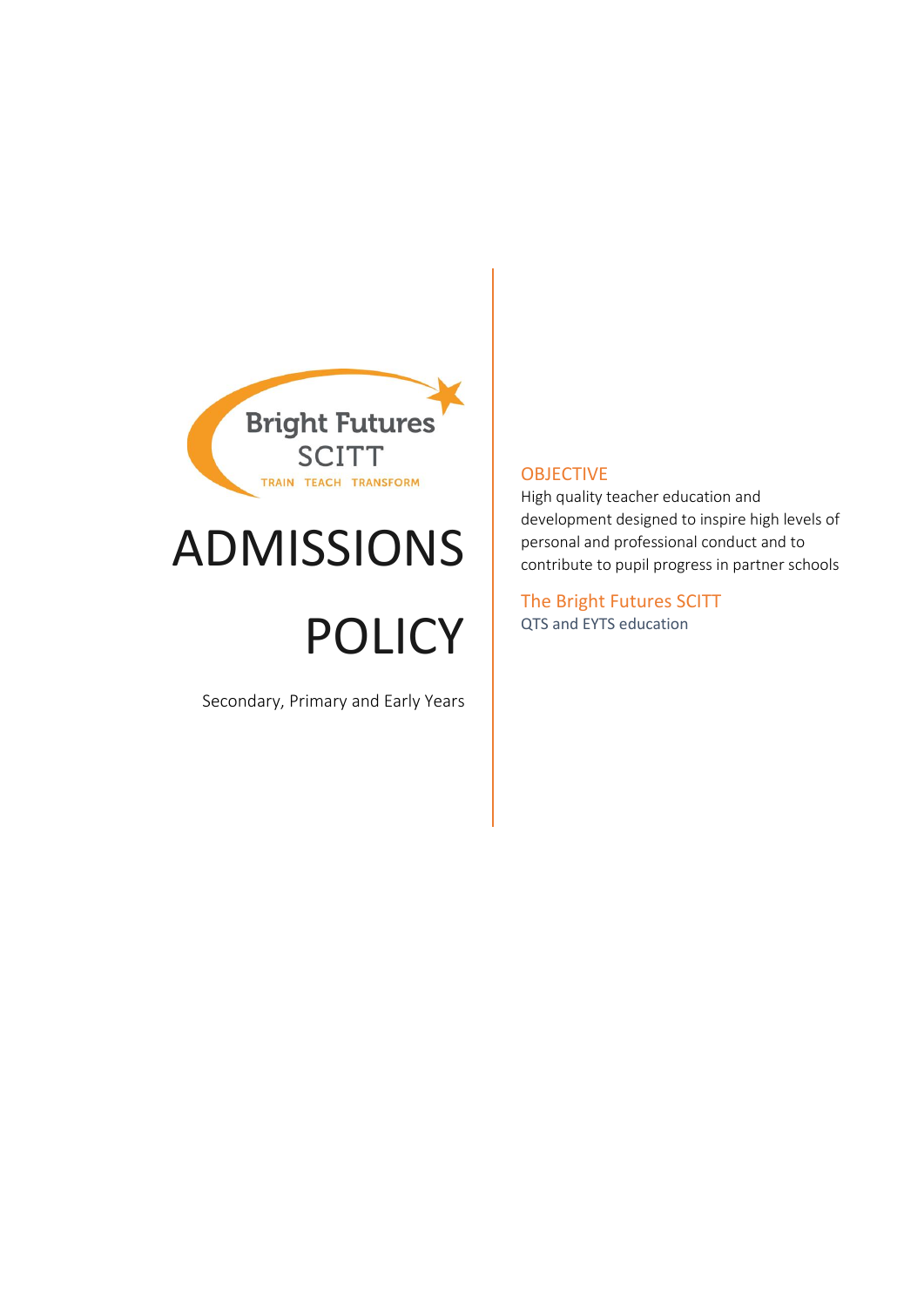

## Contents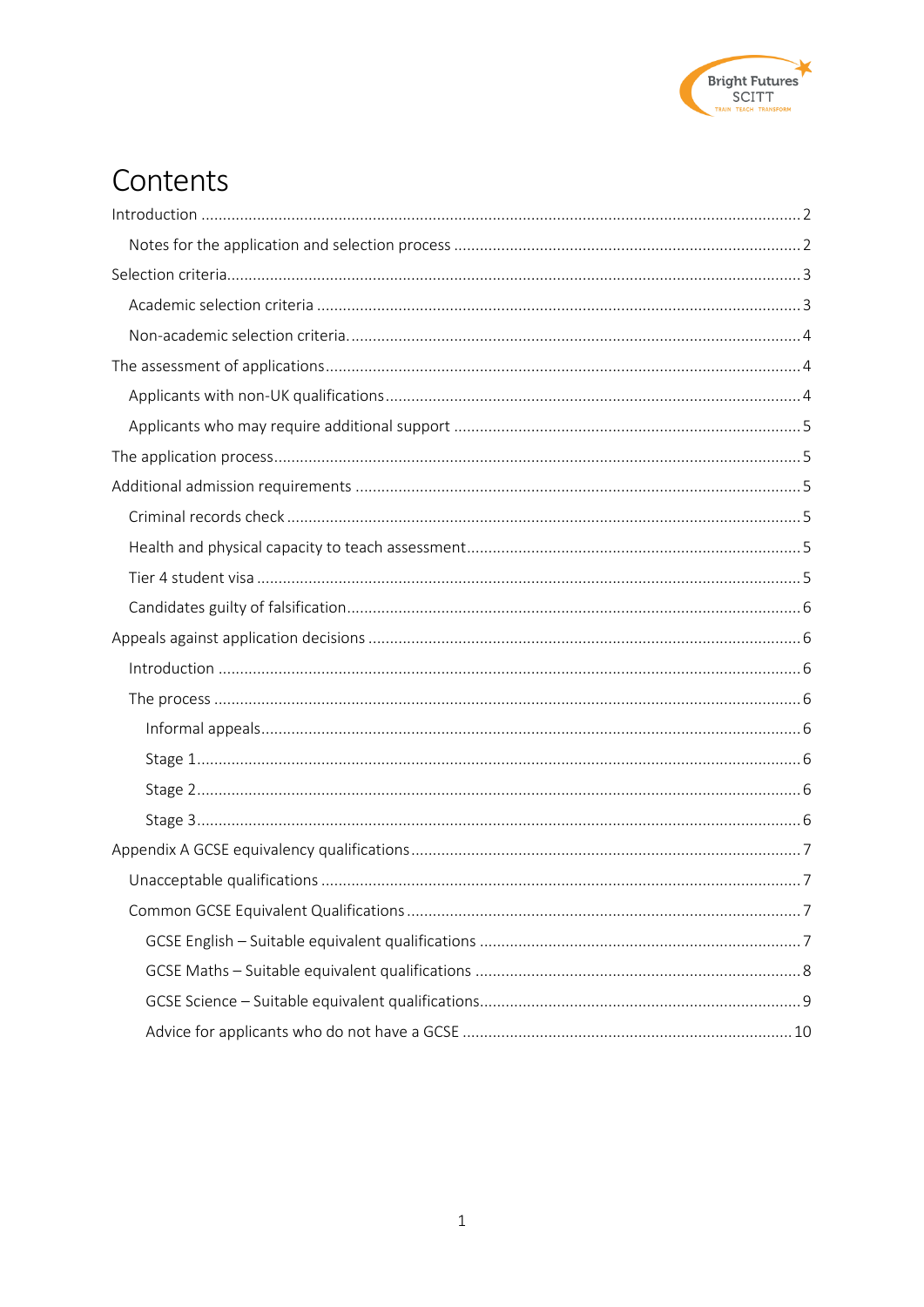

## <span id="page-2-0"></span>Introduction

This handbook is designed to set out the procedures and practices of the SCITT to ensure recruitment of trainee secondary, primary and early years teachers in a fair, equitable and transparent manner.

It is the goal of the SCITT to recruit people who are suitable to train to teach irrespective of their background and to ensure that the admission process is transparent, has minimal barriers to entry, is based on merit and potential, is fair with regard to diversity, professional in its nature and reliable.

The recruitment process must follow these key points:

- The recruitment process must be long enough to be fair and open to applicants of all protected characteristic and backgrounds,
- The SCITT and all parties involved in recruitment and selection must ensure that candidates meet the entry requirements as described in the Department for Educations ITT and EYTS criteria.
- Recruitment must be high quality open and transparent as well as being open to inspection by Ofsted. All documentation must be recorded and archived

The SCITT is committed to the fair treatment of applicants and students, regardless of age, disability, gender reassignment, marriage and civil partnership, pregnancy and maternity, race, religion and belief, sex, sexual orientation. The SCITT also extends this fair treatment to include responsibilities for dependants, or offending background.

The SCITT actively promotes equality of opportunity and welcomes applications from a wide range of candidates. Applicants are selected on the basis of their skills, qualifications and experience, having regard for the requirements of the programme.

#### <span id="page-2-1"></span>Notes for the application and selection process

- 1. All selection events must be designed to meet the 40 day UCAS window of application.
- 2. The SCITT must ensure that applicants meet the criteria for entry as stated [on page 3.](#page-3-0)
- 3. The interview panel should consist of a minimum of two people.
- 4. The formal offer through the UCAS/DfE Apply portal must be made by a designated member of the SCITT.
- 5. Any formal offer must be supported by an offer letter which sets out the conditions as stated in the UCAS/DfE Apply formal offer and including candidate strengths and areas of development prior to the course.
- 6. All candidates must be made aware of the government requirements that all applicants for ITT/EYTS courses must meet the Fundamental Proficiencies in English and Mathematics before the recommendation of QTS can be made.
- 7. Course designations:
	- a. The SCITT provider courses available are QTS<sup>1</sup> 3-7 year (early primary) 5-11 (primary), QTS  $11-16$ (secondary) and EYTS<sup>2</sup> 0-5.

<sup>1</sup> Qualified teacher status

<sup>2</sup> Early years teacher status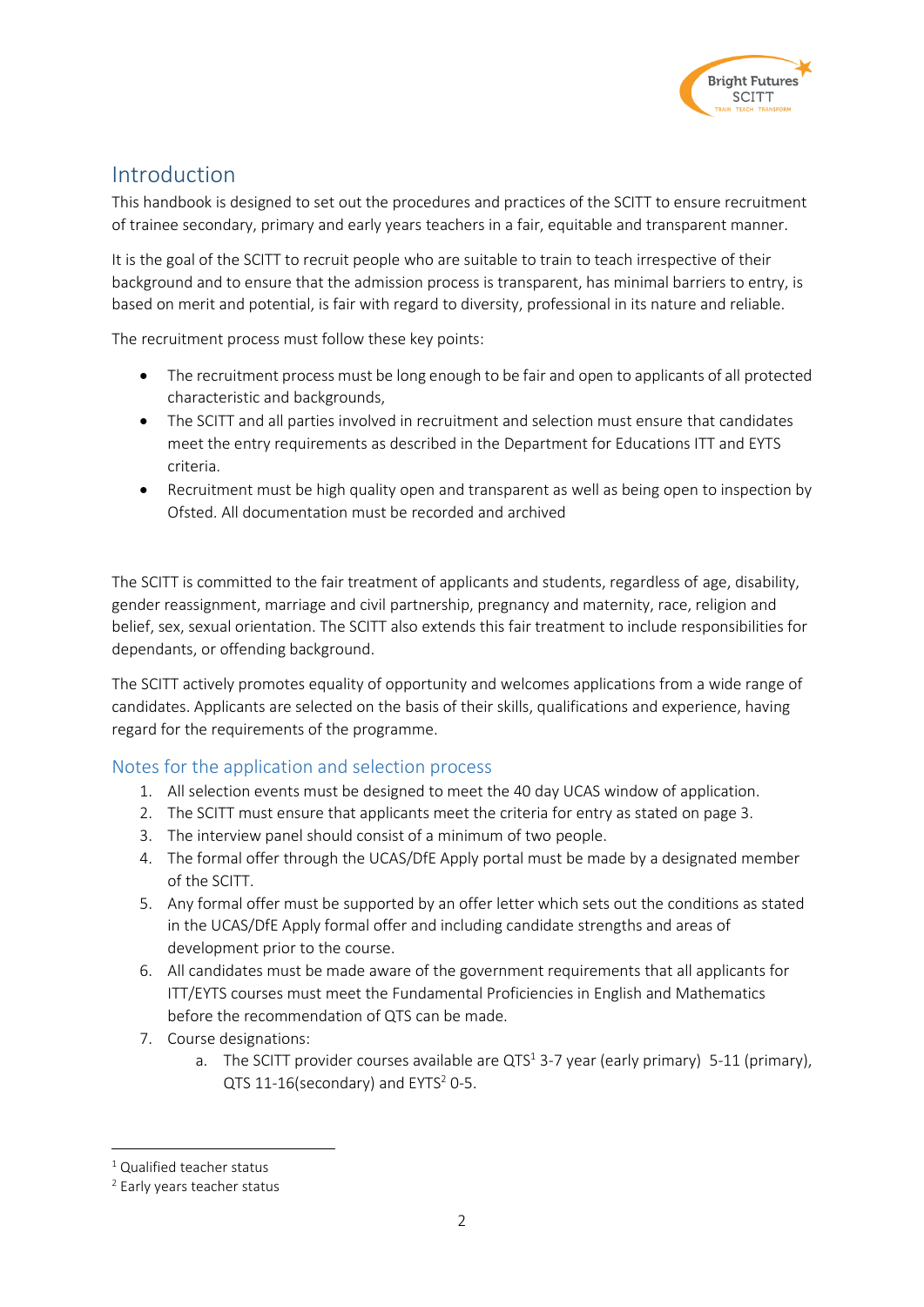

- b. The QTS courses include a PGCE awarded by the University of Manchester other than the course noted in part c.
- c. The QTS course run in conjunction with Researchers in School or The Future Teaching Scholars is a school direct salaried course. The PGCE is optional and at the cost of candidates.

## <span id="page-3-0"></span>Selection criteria

#### <span id="page-3-1"></span>Academic selection criteria

In order for the selection process to be both fair and transparent, candidates must be selected against clear selection criteria which are published on the Bright Futures SCITT website and presented below. Acceptable standard equivalencies to GCSE grade C or above can be found in [Appendix A](#page-7-0) on page [7.](#page-7-0)

- All candidates must have achieved a standard equivalent to a grade 4 or above in GCSE English and Mathematics.
- • All candidates for the Primary or EYTS course must have achieved a standard equivalent to a grade 4 or above in a GCSE Science subject.
- All candidates must have achieved a standard equivalent to at least 3 GCSE grades of 4 or above.
- All candidates must hold, on entry to the course, a first degree from a UK higher education institution or an equivalent qualification. The SCITT prefers candidates on the PGCE/QTS programmes to hold a 2.2 honours degree or better, however candidates with other honours degree classifications will be considered based upon their experience and the quality of their application for QTS only programmes. Overseas equivalents will be acceptable. Where necessary, the SCITT will make use of NARIC or HEI providers in confirming the equivalence of prior qualifications
- For the EYTS programme, trainees need to have a level 6 (ordinary) degree or above.
- There is no preferred list of degree subjects for primary or EYTS courses as long as candidates are judged likely to meet all of the standards for QTS/EYTS, including those that relate to subject and curriculum knowledge by the end of the course.
- Secondary subject degree requirements are set out below
	- o \*English
		- A degree containing 25% content in English Language, English Literature or Linguistics
		- Candidates who have a strong A-level in either English areas but less than 25% of their degree course in English might be required to complete a subject knowledge enhancement course prior to beginning their course.
	- o \*Mathematics
		- A degree containing 25% content in mathematics or a highly mathematical subject such as physics or engineering.
		- Candidates who have a strong A-level in mathematics, but less than 25% of their degree course in mathematics, might be required to complete a subject knowledge enhancement course prior to beginning their course.
	- o \*Biology
		- A degree containing 25% content strongly related to biology.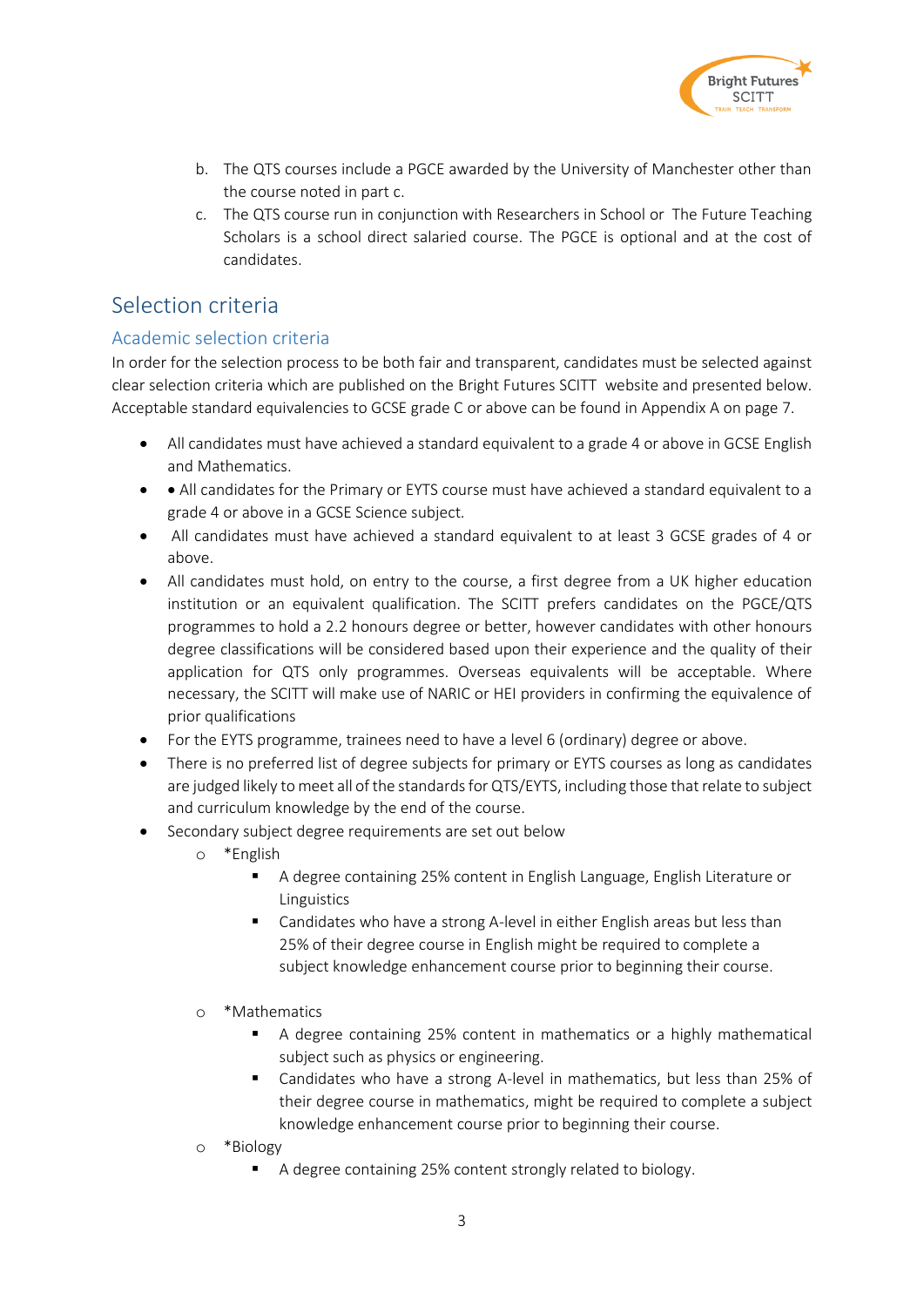

- Candidates who have a strong A-level in biology but less than 25% of their degree course in Biology might be required to complete a subject knowledge enhancement course prior to beginning their course.
- o \*Chemistry
	- A degree containing 25% content strongly related to chemistry.
	- Candidates who have a strong A-level in chemistry but less than 25% of their degree course in chemistry might be required to complete a subject knowledge enhancement course prior to beginning their course.
- o \*Computing
	- A degree containing 25% content strongly related to computing
	- Candidates who have a strong background in computing but less than 25% of their degree course in computing might be required to complete a subject knowledge enhancement course prior to beginning their course.
- o \*Physics
	- A degree containing 25% content strongly related to physics.
	- Candidates who have a strong A-level in physics but less than 25% of their degree course in physics might be required to complete a subject knowledge enhancement course prior to beginning their course.
- o For all other subject areas offered
	- A degree containing 25-50% content strongly related to the subject area
	- Please note where a subject knowledge enhancement course is available it might become a requirement prior to beginning the course.
- For subjects marked with an \* we will consider applicants who have an A Level in their chosen subject area and have relevant experience and/or able to reflect their passion for the subject.
- Applicants to the school direct salaried courses must meet their stated criteria in addition to the criteria above.

#### <span id="page-4-0"></span>Non-academic selection criteria.

- Candidates must provide a well written, relevant and convincing personal statement.
- Candidates must provide two supportive references preferably including one academic reference from a University tutor or from someone working in education. The SCITT recognises that this is not always possible and in the case of mature applicants two professional references are acceptable. Where possible, these should be supplied from a work email address.

## <span id="page-4-1"></span>The assessment of applications

For all of the ITT courses, the SCITT aims to offer places to those eligible applicants who best meet the selection criteria and are judged to have the most potential to become a good or outstanding teacher by the end of the course.

#### <span id="page-4-2"></span>Applicants with non-UK qualifications

The SCITT welcomes applicants whose previous education does not include UK qualifications. Applications from international applicants will be assessed against the same entry criteria as all other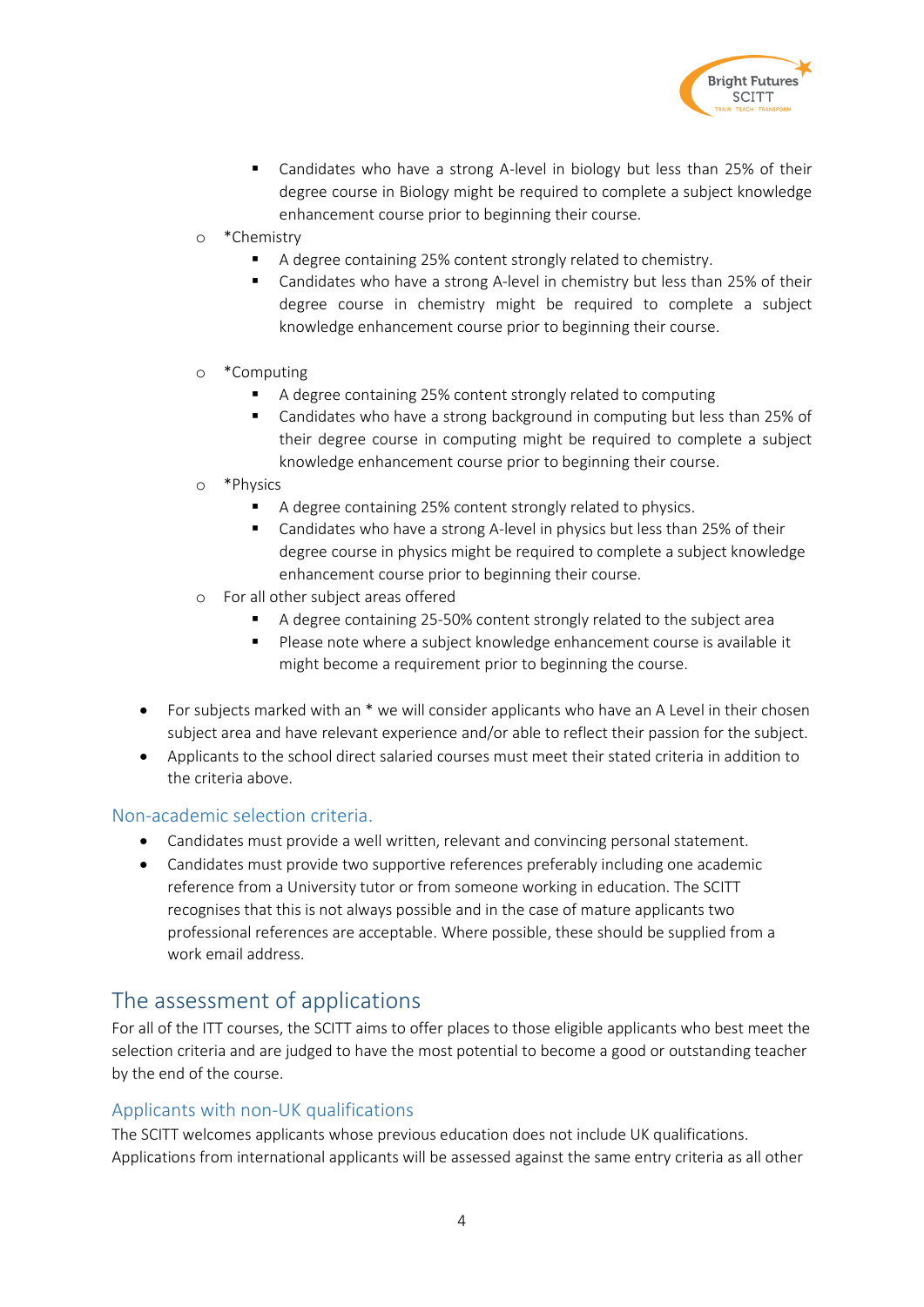

applicants. Where necessary, the SCITT will consult NARIC or HEI partners for guidance on equivalent overseas qualifications.

#### <span id="page-5-0"></span>Applicants who may require additional support

The SCITT welcomes applications from people with additional support needs. Any candidates with additional support needs will be considered equally, and appropriate support will be put into place for the application and selection process.

### <span id="page-5-1"></span>The application process

All provider course applications for QTS must be made through the UCAS/DFE apply portal.

All provider course applications for EYTS must be made directly to the SCITT via the application form that can be found on the Bright Futures SCITT website: [www.allianceforlearning.co.uk](http://www.allianceforlearning.co.uk/)

All applications are subject to the criteria as stated above.

## <span id="page-5-2"></span>Additional admission requirements

Beyond the academic and non-academic selection criteria listed above, there are other specific requirements that must be met before entry onto an Initial Teacher Training Course.

#### <span id="page-5-3"></span>Criminal records check

<span id="page-5-4"></span>Applicants who have been out of the UK for more than six months within the last three years or more than 12 months in the last ten years will need to undergo an overseas police check. Applicants who have been travelling through a series of countries (e.g. during a gap year) will need to supply a police check for any countries where they have continuously spent more than three months Applicants who have gained UK citizenship (verified through e.g. a passport) will have undergone the "test of good character" but will still undergo an overseas police check if they have been out of the UK for more than six months within the last three years or more than 12 months in the last ten years. All non-UK national applicants who have lived in the UK for less than ten years will undergo an overseas police check for any country that they have worked or been resident in. In addition, applicants will be subject to a check of the prohibited teachers lists. The Trust recognises that criminal record checks are not available for all countries and that a candidate may have lived or worked in one of these countries. Where this is the case, the Trust will consider any other suitable additional checks to verify the candidate's suitability or carry out an appropriate risk decision as they deem appropriate."

#### Health and physical capacity to teach assessment

All successful applicants are required to demonstrate that they have the health and physical capacity to teach and will not put children and young people at risk of harm. Applicants are required to complete a questionnaire to assess this. Applicants may be required to undergo an occupation health interview either by telephone or face-to-face following this assessment.

#### <span id="page-5-5"></span>Tier 4 student visa

Applicants who are not British citizens or a citizen of one of the EEA (European Economic Area) countries will need a visa to study in the UK. More details can be found from http://www.ukba.homeoffice.gov.uk/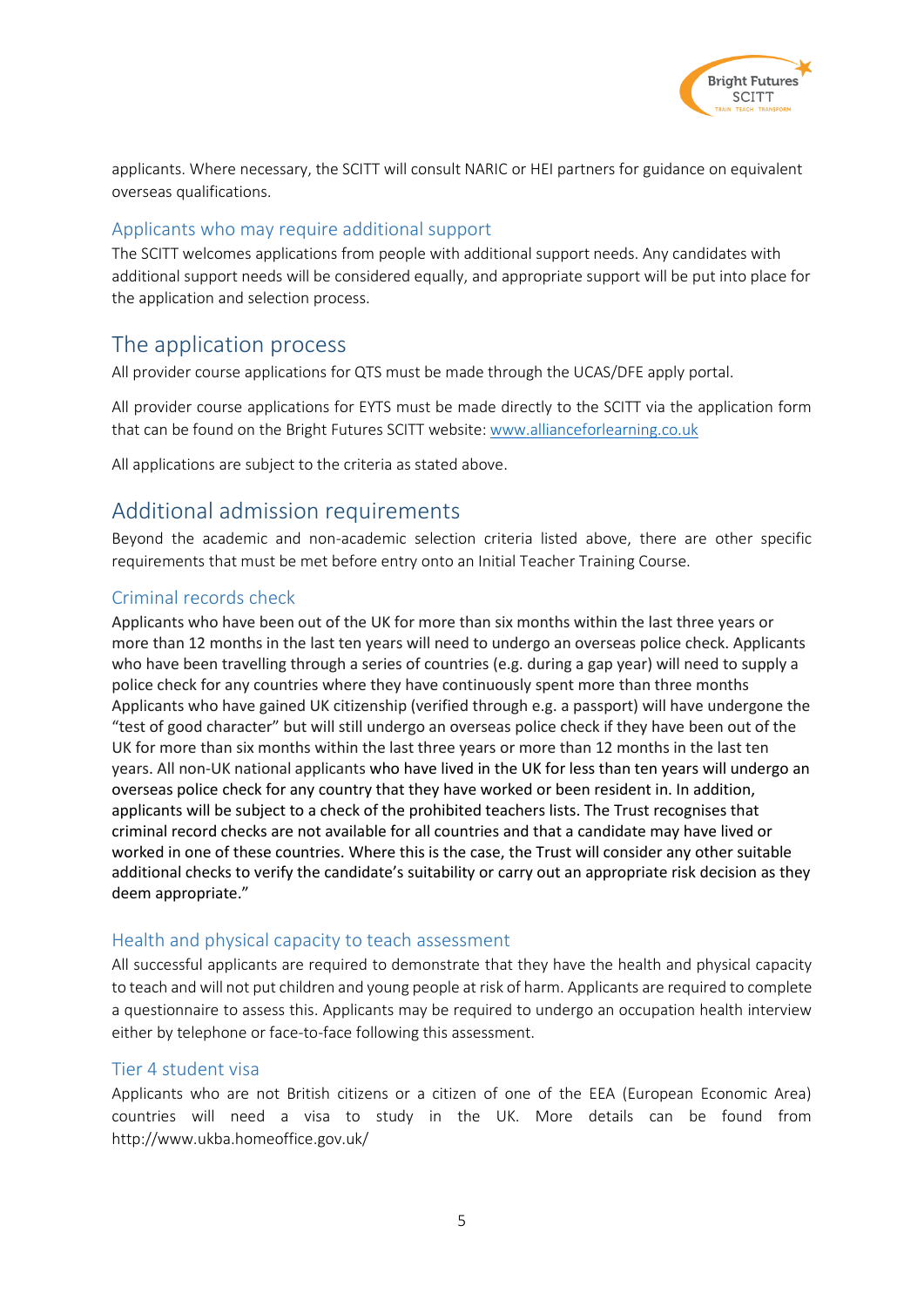

### <span id="page-6-0"></span>Candidates guilty of falsification

Applicants must not omit any requested or relevant information, make any form of misrepresentation or give false information at any point in the application and selection process as well as during the course. Applicants found to have done this must recognise that the SCITT reserves the right to withdraw the offer of a place or remove a trainee from a course. If necessary, the SCITT will notify the appropriate external organisations regarding this matter.

## <span id="page-6-1"></span>Appeals against application decisions

#### <span id="page-6-2"></span>Introduction

Applicants will be able to appeal against application decisions. There are three stages to any appeal. It should be noted that the dispute of academic or professional judgements is not possible under the appeal system. However, applicants may appeal on the grounds that

- (a) There has been a procedural irregularity. A situation where the applicant believes that the SCITT has not adhered to its own stated policy and procedures.
- (b) The emergence of new material which may have affected the decision. It must be made clear by the applicant as to why this information was not made available at the time of application. It should be noted that if this information was available at the time of application but not included, for any reason, it will not be considered as new information.
- (c) Evidence of bias or prejudice

Any formal appeal must be submitted, in writing, by the applicant or by someone to whom the applicant has given written consent to appeal on their behalf.

#### <span id="page-6-3"></span>The process

#### <span id="page-6-4"></span>Informal appeals

<span id="page-6-5"></span>Stage 1: Written feedback. All unsuccessful candidates will have received feedback on their application. For those candidates unsuccessful at the point of application, this information will be put onto the UCAS/DfE Apply portal. For applicants who are unsuccessful after interview, written feedback will be sent in the form of a letter detailing the candidate's strengths and areas for further development for future applications. Further feedback can be given to clarify the reasoning. This feedback may be given in person, by telephone or in writing (including by email).

<span id="page-6-6"></span>Stage 2: Formal appeals. Any applicant who wishes to lodge an official complaint or appeal against a decision is asked to do so, in writing, within 15 working days of the application decision. The SCITT Director will respond following an independent appeals panel. The appeals panel will be comprised of experienced interviewers not involved in the original selection process. The SCITT Director and the independent appeals panel will normally respond within 20 working days from receipt of the appeal.

<span id="page-6-7"></span>Stage 3: Should the applicant be able to clearly demonstrate that the independent appeals panel has not addressed the grounds of the appeal or has not fully understood the appeal, the applicant must contact the SCITT Director, in writing, within 15 working days of the stage 2 decision. The SCITT Director will pass the complaint on to an external assessor who will assess the argument and pass decision on the grounds for the appeal. At completion of this decision, the applicant will be issued with a Complaints of Procedures letter making the decision final.

If the appeal is successful, the applicant will be allowed entry on to the course.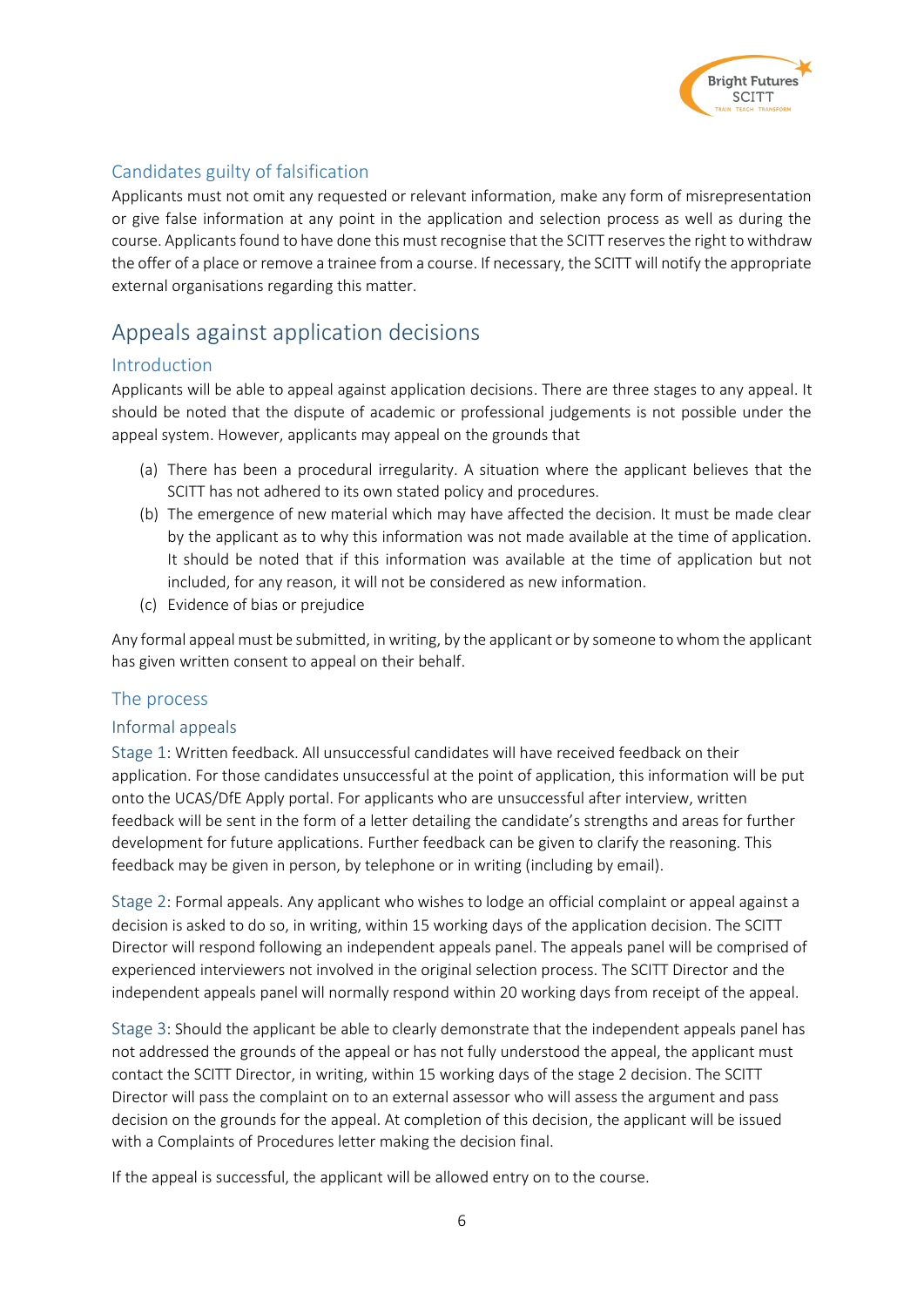

## <span id="page-7-0"></span>Appendix A GCSE equivalency qualifications

At present the Department for Education does not provide a list of qualifications that can be considered equivalent to the GCSE examinations in English, mathematics and science. It is the standard and not the qualification that matters and so when the SCITT decides on equivalency we look for evidence that a qualification is of a standard equivalent to GCSE grade C/grade 4 not only in terms of its level, but also in terms of its breadth. This is why we accept only certain qualifications.

#### <span id="page-7-1"></span>Unacceptable qualifications

- Level 2 Key skills/Functional Skills in application of number and communication
- Certificates in adult literacy and numeracy.
- Modules in Foundation Degrees (or any other degree course).
- City and Guilds.
- Any other equivalency tests with the exception of those provided by HEIs.
- International Diploma/Certificate "Higher or subsidiary level in English language at grade 4 or above".
- A Level/AS-levels (although they are a higher level the qualifications do not cover the breadth of a GCSE)
- ONC/OND.
- BTEC: Any first, national or higher national certificate or diploma in *English*.
- University of Cambridge English for speakers of other languages Certificate of English language skills (Higher).
- Any qualifications not listed as acceptable on the English Language requirements- International Document.

#### <span id="page-7-2"></span>Common GCSE Equivalent Qualifications

Below are the acceptable grades from GCSE CSE and O Level

| GCSE Grade, |                 |                  | O Level |           |              |
|-------------|-----------------|------------------|---------|-----------|--------------|
| 2017        | GCSE Grade, pre | <b>CSE Grade</b> | 1975    | Pre 1975  | Pre 1975     |
|             | 2017            |                  | onwards | (numeric) | (alphabetic) |
| 9           |                 |                  |         |           |              |
| 8           | A*              |                  |         |           |              |
|             | А               |                  | А       |           |              |
|             |                 |                  |         |           | B            |
| 6           | В               |                  | B       |           |              |
| 5           |                 |                  |         | 4         |              |
|             |                 |                  | C       |           |              |
|             |                 |                  |         | 6         |              |

- We also accept GCSE equivalent qualifications provided by UK HE institutions.
- We also accept international qualifications which are considered GCSE A-C (grade 9-4) comparable on NARIC.

<span id="page-7-3"></span>GCSE English – Suitable equivalent qualifications

Common qualifications

O GCSE English Language, grade A\*-C or grade 9-4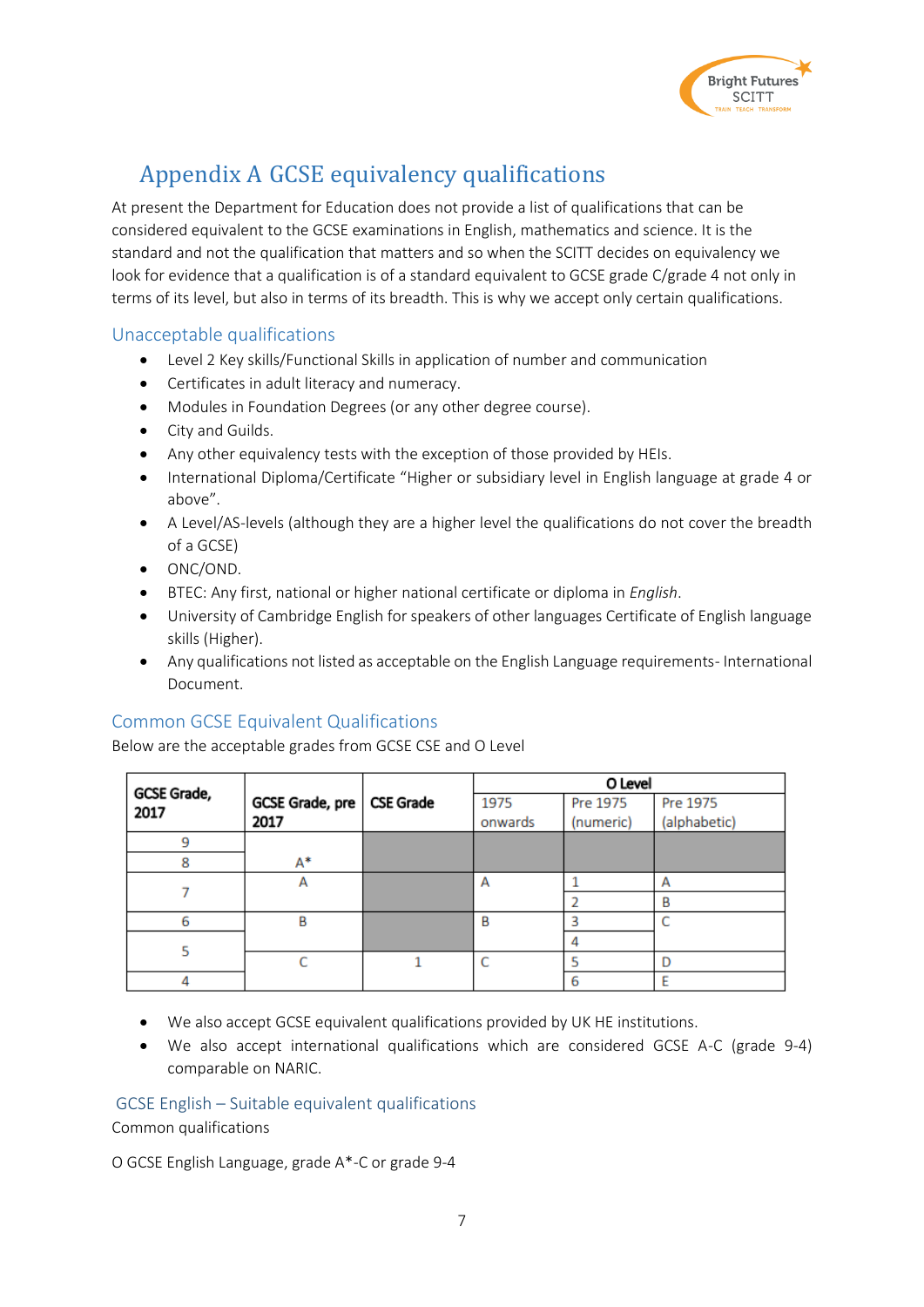

O Level English, grade A-C or 1-3.

CSE English, English language or English studies, grade 1.

#### Scottish Qualifications Authority:

o National 5, Intermediate 2, Skills for Work National 5

o Standard Grade – Credit Level..

#### Irish Republic awards:

o In or after 1975, leaving certificate in English language at grade C or above (ordinary)

or at grade D or above (higher), Level 4 certificate.

#### European baccalaureate:

o A score of 6/10 or higher is acceptable in place of GCSE grade C

#### International baccalaureate:

o Standard or Higher Level English Language Syllabus A at grade 4 or above.

o Standard or Higher Level English Language Syllabus B at grade 5 or above.

o International Baccalaureate (IB) Standard or Higher Level English Language and Literature combining at grade 5 or above

o International Baccalaureate (IB) Standard or Higher Level English Literature at grade 5 or above

#### University of London Examinations and Assessment Council:

o Certificate of attainment in English at level 4 or above.

#### IGCSE:

o IGCSE in English language C+/4+

#### <span id="page-8-0"></span>GCSE Maths – Suitable equivalent qualifications

Common qualifications

- o GCSE Mathematics, grade A\*-C or grade 9-4
- o GCSE Additional Mathematics, grade A\*-C
- o GCE O-level Mathematics (only), grade A-C or 1-3.
- o CSE Mathematics, grade 1.
- o O-level or AO-level in additional mathematics, grade A-C.

#### Scottish Qualifications Authority: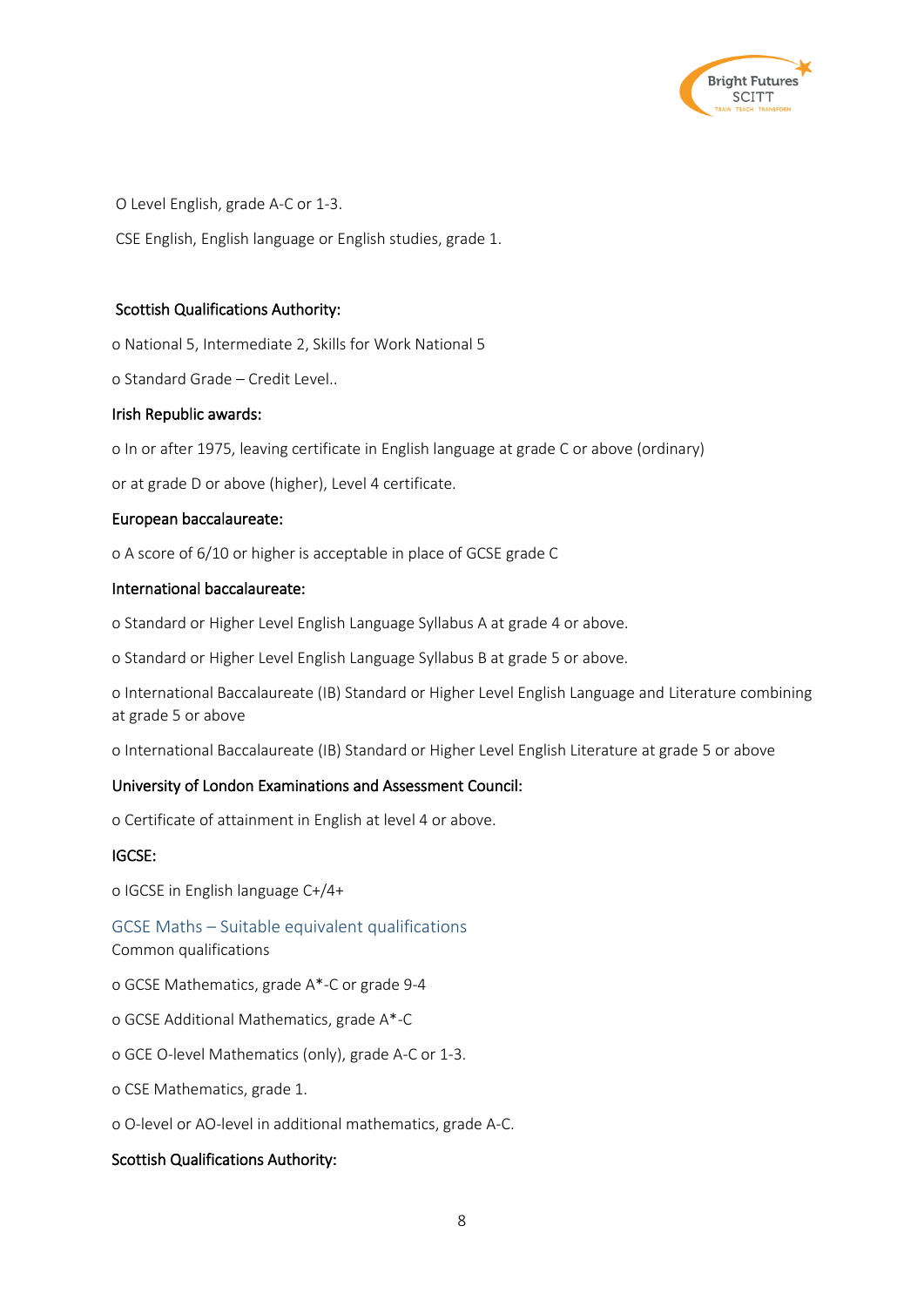

o National 5, Intermediate 2, Skills for Work National 5.

o Standard Grade – Credit Level.

#### Irish Republic awards:

In or after 1975, leaving certificate in mathematics at grade C or above (ordinary) or at grade D or above (honours), Level 4 certificate.

#### European baccalaureate:

o A score of 6/10 or higher is acceptable in place of GCSE grade C

#### International baccalaureate:

o Higher or subsidiary level in mathematics at grade 4 or above.

#### IGCSE:

o IGCSE in mathematics.

#### <span id="page-9-0"></span>GCSE Science – Suitable equivalent qualifications

#### Common qualifications

o GCSE in Science, Physics, Chemistry, Biology, Additional Applied Science at grade A\*-C or grade 9-4

o GCE O-Level in Science, Physics, Chemistry, Biology at grade A-C or 1-3.

o CSE in Science, Physics, Chemistry, Biology at grade 1.

#### Scottish Qualifications Authority:

o National 5, Intermediate 2, Skills for Work National 5.

o Standard Grade – Credit Level.

#### Irish Republic awards:

o In or after 1975, leaving certificate in mathematics at grade C or above (ordinary) or at grade D or above (honours), Level 4 certificate.

#### European baccalaureate:

o A score of 7/10 or higher is acceptable in place of GCSE grade C (according to equivalence sheet).

#### International baccalaureate:

o Higher or subsidiary level in science at grade 4 or above.

#### **BTEC**

o BTEC Diploma Level 2 in Science/ Applied Science

- o BTEC First (also known as BTEC Extended Certificate) in Science/Applied Science
- o BTEC National Level 3 in Science/Applied Science